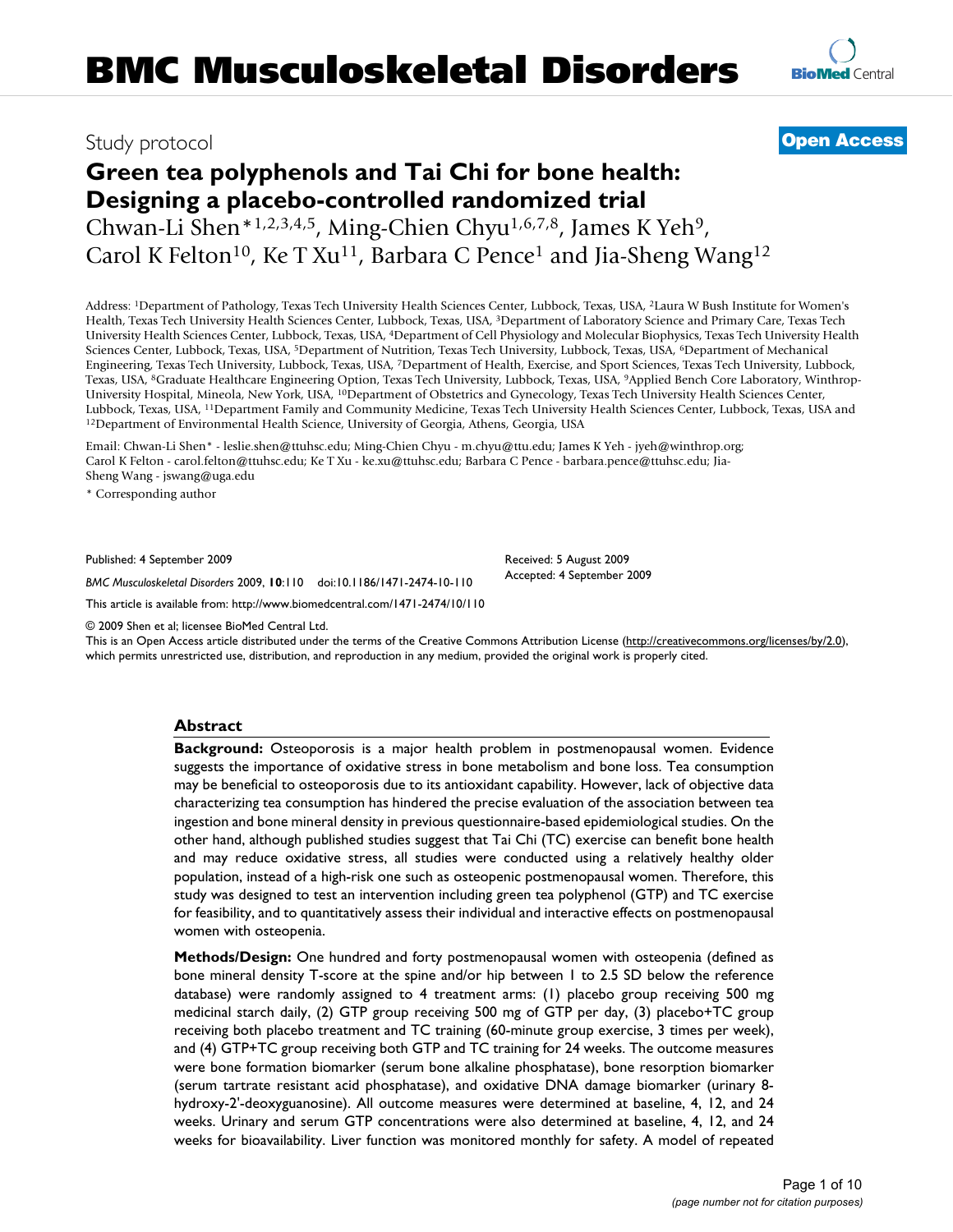measurements with random effect error terms was applied. Traditional procedures such as ANCOVA, chi-squared analysis, and regression were used for comparisons.

**Discussion:** We present the rationale, design, and methodology of a placebo-controlled randomized trial to investigate a new complementary and alternative medicine strategy featuring a dietary supplement and a mind-body exercise for alleviating bone loss in osteopenic postmenopausal women.

**Trial registration:** ClinicalTrials.gov identifier: NCT00625391

#### **Background**

Osteoporosis is a degenerative bone disease characterized by low bone mass and structural deterioration of bone tissue, leading to bone fragility and an increased susceptibility to fractures, especially of the hip, spine, and wrist [[1](#page-7-0)]. Women are four times more likely to develop osteoporosis than men because of a decrease in estrogen level after menopause in conjunction with generally lighter and thinner bones [\[2\]](#page-7-1). The rapid decrease in bone mineral density (BMD) that occurs in the first 3 to 5 years immediately following menopause, and the slower decrease that continues throughout the remainder of a women's life, markedly increase the risk of a hip or vertebral fracture, which is a major cause of morbidity and mortality in older women [\[1](#page-7-0)[,2\]](#page-7-1).

Osteoporosis is associated with many etiological causes, such as poor nutrition, cytokines, hormones, and aging. Reactive oxygen species (ROS) are considered to be responsible for the aging process [[3](#page-7-2)] and contributing to etiology of various degenerative diseases, including osteoporosis [[4](#page-7-3)[-6\]](#page-7-4). It is believed that the rate of bone formation gradually diminishes, while the rate of bone resorption is unaltered or accelerated with advancing age in humans, resulting in net bone loss leading to the development of osteoporosis. Estrogen is a phenolic compound which enables it to detoxify accumulated ROS [[7](#page-7-5)]. Thus, estrogen deficiency, which occurs after menopause, leads to bone loss through increased osteoclastic function, and represents the major pathological determinant responsible for postmenopausal bone loss, as ROS stimulate osteoclasts that are responsible for bone resorption [[7](#page-7-5)[,8\]](#page-7-6).

There is evidence that ROS are involved in bone resorption with a direct contribution of osteoclast-generated superoxide to bone degradation [\[9](#page-7-7)[,10](#page-7-8)], and oxidative stress increases differentiation and function of osteoclasts [[11](#page-7-9)]. In addition, osteoblasts produce antioxidants such as glutathione peroxidase to protect against ROS [\[12](#page-7-10)], and they also produce transforming growth factor-β, which is involved in bone resorption [[13\]](#page-7-11). Recent studies showed that oxidative stress inhibited osteoblastic differentiation [[14](#page-7-12)] via extracellular signal-regulated kinases (ERK) and ERK-dependent nuclear factor-κB signaling pathways [\[6\]](#page-7-4).

A possible relationship between tea drinking and osteoporosis was suggested by a number of studies [[15\]](#page-8-0). The bioactive components in tea may benefit bone health in terms of maintaining higher BMD [\[16](#page-8-1)[-21](#page-8-2)] and reducing fracture risk [\[22](#page-8-3)[,23](#page-8-4)]. The health benefits of tea consumption in preventing cancers and cardiovascular diseases have been intensively investigated [[24\]](#page-8-5). However, limited information is available about the protective effect of consumption of tea or its bioactive components on bone health. These published results on BMD and tea consumption were all based on cross-sectional studies or retrospective studies and are, therefore, inconsistent [\[25](#page-8-6)], which may compromise the quality of evidence.

The most widely recognized properties of tea polyphenols, extract forms of tea, are their antioxidant activities, arising from their ability to scavenge ROS [[26\]](#page-8-7). Tea polyphenols also bind to metal ions, preventing these ions from participating in peroxidative reactions. Green and black tea and isolated tea polyphenols have been shown to scavenge reactive oxygen and nitrogen species, and to reduce their damage to lipid membranes, proteins and nucleic acids in cell-free systems [[26\]](#page-8-7). Among different green tea components, green tea polyphenols (GTP) have been shown to be safe and to have many beneficial health effects in various human populations [\[27](#page-8-8)]. Several mechanisms have been proposed for the osteo-protective effect of GTP including decreasing oxidative stress [[28,](#page-8-9)[29](#page-8-10)], increasing activity of antioxidant enzymes [[28\]](#page-8-9), and decreasing expression of proinflammatory mediators [[28](#page-8-9),[29\]](#page-8-10) in rodent models.

However, no study has ever been conducted to show the antioxidant role of GTP in bone metabolism of postmenopausal women with low bone mass.

Exercise has been shown to benefit osteoporosis by reducing bone loss. Numerous studies have reported the effect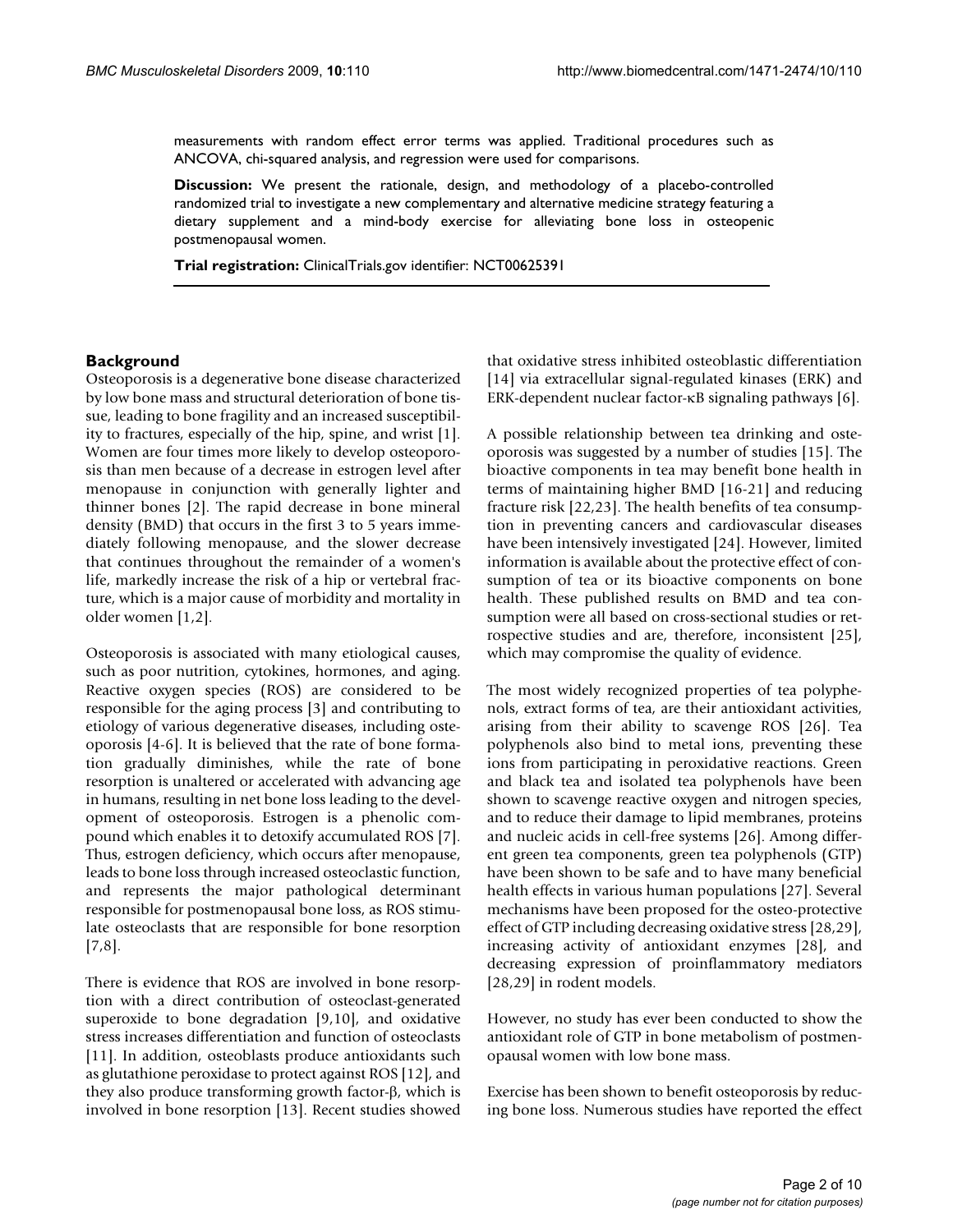of exercise on BMD, particularly in postmenopausal women with or without osteopenia/osteoporosis [\[30](#page-8-11)[-32](#page-8-12)]. Tai Chi (TC) exercise has gained much attention recently in the rehabilitation and geriatric community [\[32](#page-8-12)[-35](#page-8-13)]. The systematic study of TC's effect on bone mass, however, is limited. A case-control study conducted in postmenopausal Chinese women in Hong Kong showed that women having done TC for more than 4 years had significantly higher BMD in the lumbar spine, proximal femur, and ultradistal tibia than non-exercising women [\[32](#page-8-12)]. Their 12-month (without intervention) follow-up measurement showed generalized bone loss in both groups, but the TC exercisers had a significantly slower decrease in BMD than the non-exercising group. A longitudinal study showed that 12 months of 108-form TC decelerated bone loss in early postmenopausal women compared to sedentary controls [\[35\]](#page-8-13). A cross-sectional study revealed that regular TC exercise may be associated with higher BMD [[32](#page-8-12)] in early postmenopausal women than in sedentary controls [\[34\]](#page-8-14). Among these previous studies, there was only one longitudinal study [\[35](#page-8-13)], but that study did not target a high-risk population (osteopenia or osteoporosis). Besides, that study employed a complicated 108 form TC, which was difficult for the U.S. population to learn. The two previous cross-sectional studies [[32](#page-8-12),[35\]](#page-8-13) could not identify the type of TC (among dozens currently being practiced worldwide) that had been practiced by the women included in the study.

Exercise can have positive or negative effects on oxidative stress depending on training load, training specificity and the basal level of training [\[36](#page-8-15)]. High-intensity exercise increases oxidative stress, whereas moderate exercise tended to decrease oxidative stress [\[37\]](#page-8-16). TC has been characterized as an exercise of moderate intensity [\[38](#page-8-17),[39\]](#page-8-18). TC couples muscular activity with an internally directed focus, producing a temporary self-contemplative mental state. Such internal focus is in contrast to conventional body-centered aerobic and muscular fitness exercise, in which there is little or no mindful component [\[40\]](#page-8-19). Moreover, both TC and Yoga are considered as mind-body exercise [\[41](#page-8-20)], and both of these have been used as mind-body therapies in the treatment of musculoskeletal disorders with implications for the elderly [\[41](#page-8-20)]. Yoga has been demonstrated to reduce oxidative stress by showing a significantly lower level of free radicals and a higher level of superoxide dismutase in blood compared to the sedentary control [\[42](#page-8-21)]. However, no study has demonstrated the effect of TC on oxidative stress.

Therefore, the objective of the present study was to test complementary and alternative medicine interventions including GTP and TC exercise for feasibility, and to quantitatively assess their individual and interactive effects on osteopenic postmenopausal women. We hypothesized

that 24 weeks of GTP supplement, TC exercise, and their combination would benefit bone remodeling, as measured by bone biomarkers in postmenopausal women with osteopenia, compared to those receiving placebo only, and the changes in bone biomarkers associated with bone remodeling would be correlated with the changes in oxidative stress. This hypothesis was based on the premise that both TC and GTP may reduce oxidative stress, and that oxidative stress has been demonstrated to adversely affect bone health by both increasing differentiation and function of osteoclasts [[11\]](#page-7-9) and inhibiting osteoblastic differentiation [[14\]](#page-7-12).

In this paper, we present the design and detailed protocol of a placebo-controlled and randomized trial, as well as a discussion of the overall challenges of conducting this trial. The results from this trial will be reported at the completion of the study in accordance with the Consolidation of Standards for Reporting Trials guidelines [\[43](#page-8-22)].

# **Methods/Design**

# *Study design*

The combination of dietary supplement and moderate intensity exercise now becomes a new strategy in alleviating bone loss in postmenopausal women with low bone mass, due to the possible synergistic effects of the combination.

This was a 24-week placebo-controlled and randomized intervention trial to investigate the effects of GTP and TC on relevant primary and secondary endpoints in postmenopausal women with osteopenia. Women at least 2 years after menopause, with osteopenia, were recruited primarily from local senior independent/assisted living facilities, municipal senior community centers, and obstetrics and gynecology clinics. An initial sample size of 140 participants with an expected attrition rate of 15% over 24 weeks of intervention produced a final sample size of 120 participants. This sample size yielded a power of approximately 0.85 to 0.9 at  $\alpha$  = 0.05 for detecting differences in primary and secondary outcome measures. After screening, qualified participants were matched for age and were randomly assigned to one of the four treatment groups: placebo, GTP, placebo+TC, and GTP+TC. During the 24 week intervention, all participants were provided with 500 mg elemental calcium and 200 IU vitamin Ddaily. The participants in the placebo group received 250-mg capsules of medicinal starch, 2 per day for 24 weeks. The GTP participants received 250-mg capsules of GTP, 2 per day for 24 weeks. The placebo+TC participants received both placebo and TC intervention (60-minute TC group class, 3 times per week) for 24 weeks. The GTP+TC participants received both GTP and TC intervention for 24 weeks. Participants received the primary and secondary outcome measures at baseline, 4, 12, and 24 weeks. The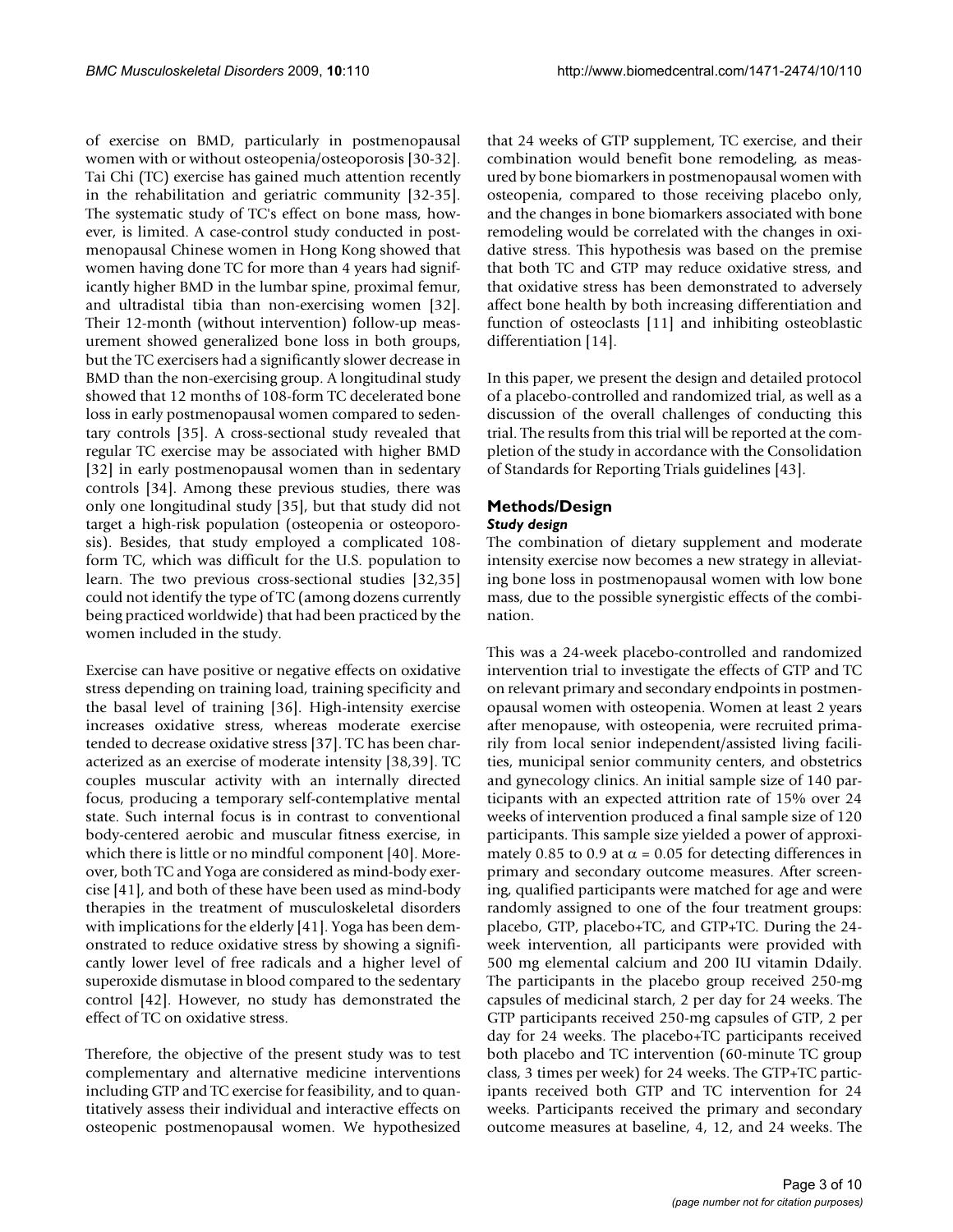outcome measures were concentrations of bone biomarkers (serum bone-specific alkaline phosphatase, BAP and serum tartrate-resistant acid phosphatase, TRAP) and a biomarker of oxidative stress DNA damage (urinary 8- OHdG concentration). Urinary and serum GTP concentrations were determined at baseline, 4, 12, and 24 weeks. Liver function was also monitored monthly by assessing the activity of aspartate aminotransferase (AST) and alanine aminotransferase (ALT). Investigators evaluating the endpoints were blinded to intervention allocation. (See Study Flow Chart in Figure [1](#page-3-0)). The study has received Ethics approval from the Texas Tech University Health Sciences Center Institutional Review Board.

#### *Study population and recruitment*

The present study was conducted in Lubbock, Texas and the surrounding area. This study consisted of women at least 2 years after menopause, ambulatory, irrespective of ethnicity/race, primarily recruited from local clinics, municipal senior community centers, and health fairs.

<span id="page-3-0"></span>

**Figure 1 Study flow chart**.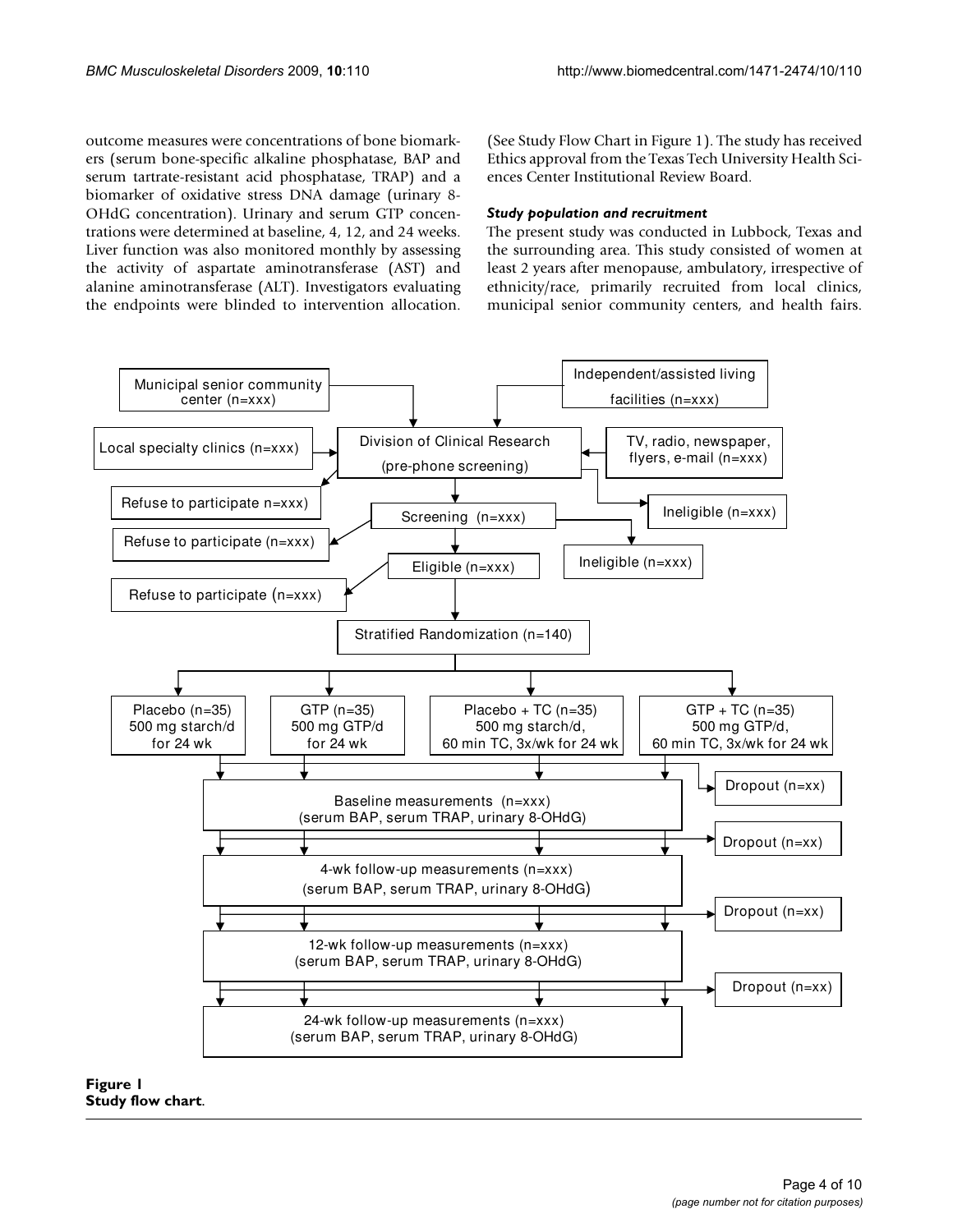Advertisement through local radio, TV, newspapers, senior newsletters/family magazines, flyers, and posters also proved to be very effective as an initial recruiting strategy.

# *Screening*

Assessment of potential participants involved a brief survey on menstrual history, medical history, availability for the study period, most recent BMD result if available, any existing bone metabolic diseases, etc., conducted over the phone by nurse research coordinators. This pre-screening procedure identified the potential participants who were interested in the research and were qualified for further screening. After telephone pre-screening, potential subjects were invited to attend an informed consent session. After signing consents and Health Insurance Portability and Accountability Act (HIPAA) forms, participants completed a detailed questionnaire that was developed to collect demographic, health, and dietary information. Then, the potential participants were invited for bone density screening and fasting blood screening visits.

# *Inclusion criteria*

1. Women at least 2 years after menopause with osteopenia [\[44\]](#page-8-23). Osteopenia was defined as bone mineral density T-score at the spine and/or hip between 1 to 2.5 SD below the young normal xex-mateched areal BMD of the reference database [[44](#page-8-23)].

- 2. Normal function of thyroid, liver, and kidney.
- 3. Serum 25-hydroxy vitamin  $D \ge 20$  ng/mL.

#### *Exclusion criteria*

1. History of metabolic bone diseases or treatments that might influence bone turnover.

2. History of cancer except for superficial basal or squamous cell carcinoma of the skin that was treated, and other malignancies treated at least 5 years ago without any evidence of recurrence.

3. Uncontrolled intercurrent illness or physical condition that would be a contraindication to exercise.

4. Cognitive impairment as defined as Mini-Mental State Examination score of 24 or less [\[45](#page-8-24)].

5. Depression as defined as Yesavage self-rated Geriatric Depression Scale score at least 11 [\[46\]](#page-8-25).

6. Unwilling to accept randomization.

#### *Sample size*

Data from previous studies by our team [\[47,](#page-8-26)[48](#page-8-27)] were used for the calculation of the minimum sample size. The outcome measures were serum BAP [\[47](#page-8-26)], serum TRAP, and urinary 8-OHdG [[48\]](#page-8-27). The baseline measurements for control (placebo) and intervention groups (GTP, placebo+TC, GTP+TC) were assumed to be the same as the values in the previous studies. Intervention groups were expected to exhibit changes in outcome measures in the follow-up by a certain percentage (10% increase, 10% decrease, and 20% decrease for BAP, TRAP, and 8-OHdG, respectively), while the placebo group was expected to exhibit no changes throughout the study. In the power analysis, it was further assumed that the correlation between baseline and the follow-up measurements was 0.85, and the correlation between the follow-up measurements was 0.95. A balanced sample, viz. same sample size for the control and intervention groups, was obtained. The main comparisons were expected to be made as follows: placebo vs. GTP; placebo vs. placebo+TC; and placebo vs. GTP+TC. Therefore, a sample size of 30 for each group was needed. Taking into consideration an expected attrition rate of 15%,  $N = 35$  were recruited for each group, or a total of 140 participants to start the study.

# *Randomization*

All participants who had passed the screening criteria participated in randomization where participants were assigned to one of the 4 treatment arms with a fixed randomized scheme. In order to minimize the consequent bias, a stratified randomization method was employed based on age (>65 or <65 years old), history of green tea consumption, and history of mind-body exercise to assign participants to placebo, GTP, placebo+TC, or GTP+TC group.

# *Intervention*

#### *Purchasing and masking of study agents*

Placebo and GTP of the same lot, respectively, were purchased from Zhejiang Yuxin Pharmaceutical Co., Ltd., China (IND no. 77,470 by FDA). Each placebo capsule of 250 mg medicinal starch contained no GTP ingredient at detectable levels. Each GTP capsule contained 250 mg GTP ingredient [46.5% of epigallocatechin-3-gallate (EGCG), 21.25% of epigallocatechin (ECG), 10% of epicatechin (EC), 7.5% of epicatechin-3-gallate (EGC), 9.5% of gallocatechin gallate (GCG), and 4.5% of catechin] and the purity was higher than 98.5%. The use of placebo for masking the control group was desirable in this study to keep respondents blinded to the GTP treatment assignment. Placebo capsules were made of the same size and color as the GTP capsule. The placebo group provided a comparison of blood and urinary outcome measures and served as a basis to assess GTP's effect.

#### *Provision of calcium plus vitamin D supplement*

Calcium (500 mg elemental Ca, as Oyster Shell)/vitamin D (200 IU as cholecalcifero) supplement daily was pro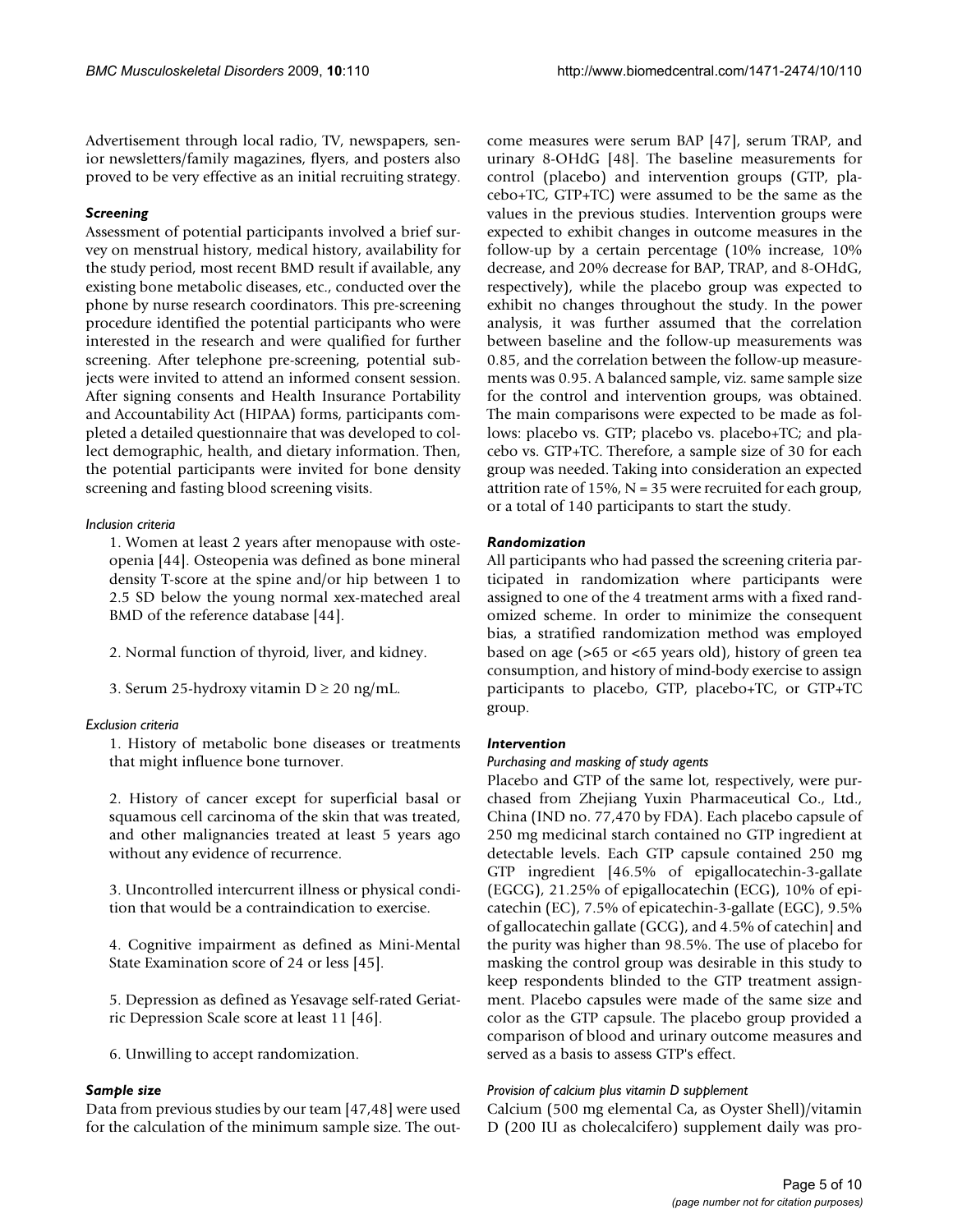vided to all participants (GlaxoSmithKline, PA). Adequate Ca/vitamin D intake is essential for realizing the beneficial effects of dietary supplements and exercise on BMD [[49](#page-8-28),[50\]](#page-8-29). According to reported data, the calcium intake for our target population was about 700 to 800 mg daily [[51](#page-8-30),[52\]](#page-8-31). Our goal was to supplement our subjects with additional elemental calcium (500 mg) in order to ensure that they receive total recommended calcium of 1000 mg-1500 mg. Similarly, the vitamin D supplementation we provided was to complement what the subjects were assumed to have received from diet and sun exposure, in order to reach the total daily recommendation. Therefore, if we had provided Ca/vitamin D at a higher dose, the potential effect of GTP may have been masked, due to Ca/ vitamin D's strong anti-resorptive effect.

#### *Treatment arms*

The present study had four intervention groups, placebo, GTP, placebo+TC, and GTP+TC. Provision of placebo to the control and TC only groups increased the accuracy of the interventions, since it kept respondents blinded to the GTP treatment assignment. Participants in the placebo treatment group were provided 500 mg of medicinal starch daily for 24 weeks. Participants were instructed to take 1 capsule containing 250 mg in the morning and another 1 capsule in the evening, after meals. Similar to those in the placebo treatment group, participants in the GTP treatment group were provided 500 mg (250 mg capsule × 2 per day) of GTP per day for 24 weeks. Participants in placebo+ TC group received placebo treatment and TC training for 24 weeks. In addition to 500 mg of medicinal startch daily, the TC training was held at the exercise hall of a local community center, for 60 minutes three times a week (on three nonconsecutive days), for 24 weeks. Each training session consisted of 10 minutes of warm-up exercise, 40 minutes of TC, and 10 minutes of cool-down exercise. The warm-up exercise featured movements of all major body joints that were involved in the subsequent TC exercise. Participants were taught by a qualified instructor the 24-move simplified Yang-style TC [120] for 40 minutes during each session. The cool-down exercise involved whole body relaxation and deep breathing. Make-up sessions were offered to participants if necessary. Participants in the GTP+TC group received both GTP treatment and TC training for 24 weeks.

# *Dietary Intake, Physical Activity, and Concomitant Medication Assessment*

A complete and accurate dietary assessment was needed to determine whether drastic dietary changes occurred during the intervention period that could affect outcome measures. A 3-day dietary intake log was collected at the baseline, mid, and final visits and analyzed by Nutritionist Pro (First Data Bank, Inc., CA) to determine usual dietary intake (including specific macro- and micronutrients) over time and deviations from baseline. A physical activity log was collected at the baseline, mid, and final visits to record any deviation from the usual activities. Concomitant medications/therapies (including over the counter and dietary supplements) were documented, including drug name and the reason for the medication/ therapies throughout the study period.

#### *Blinding/unblinding*

All investigators, measurement and site personnel were blinded throughout this study. However, it was impossible to keep the TC instructor and the pharmacist, who distributed placebo or GTP capsules, blinded. Investigators evaluating the endpoints were blinded to intervention allocation.

#### *Sample collection*

Fasting blood and urine samples (morning after first empty of the bladder) were collected for both primary and secondary outcome measures. Blood was drawn from a superficial arm vein with a syringe, transferred to a vacutainer, allowed to clot at room temperature, centrifuged at  $1500\times$  g for 10 min within 2 hr of collection, and aliquoted from each collection. During the visit for blood sample collection, urine samples were also collected in acid-washed polyethylene containers. Urine was aliquoted from each collection. All aliquoted blood and urine samples were stored in -80°C freezers prior to biochemical analyses.

#### *Evaluation of Adherence*

Adherence to the intervention was evaluated by monitoring the consumption of capsules by pill count and attendance at TC training sessions. Compliance was determined as the percentage of all capsules ingested or possible group classes attended. The TC class attendance record was kept for each participant in the placebo+TC and GTP+TC groups.

#### *Evaluation of Adverse Events*

Adverse effects associated with placebo or GTP treatment were self-reported by the participants if any, and by monitoring liver function monthly in the course of the intervention trial. Participants in the placebo+TC and the GTP+TC groups were also queried about any adverse events during TC training sessions by self-reported phone calls. All observed or volunteered adverse events, regardless of suspected causal relationship to the study treatments, were recorded on the adverse event form throughout the study.

#### *Measurements*

Every participant was evaluated at baseline (prior to starting intervention), 4, 12, and 24 weeks of intervention.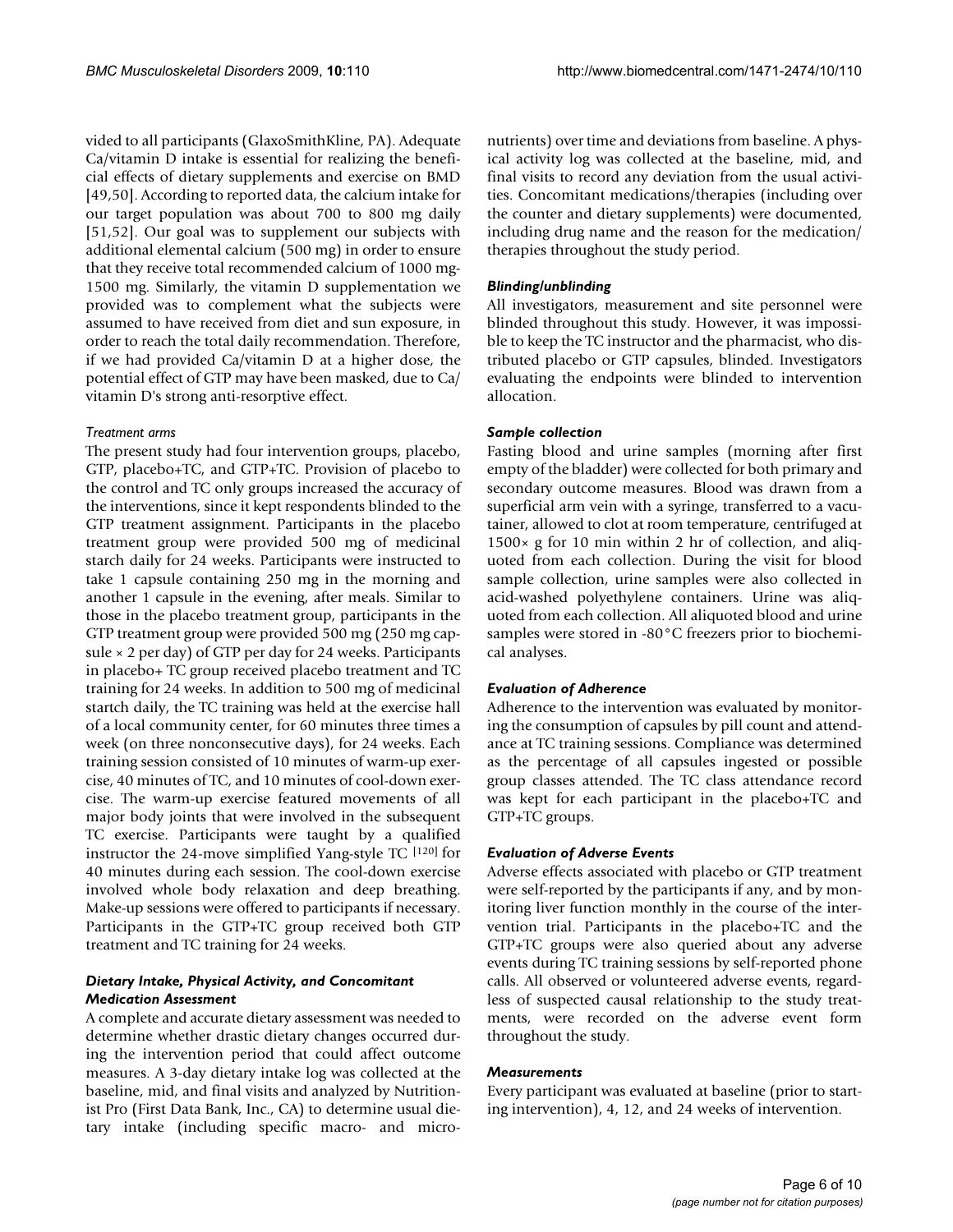#### *Bone turnover biomarkers*

#### *Rationale*

Biochemical markers of bone turnover have been shown to be promising in predicting fractures in the elderly up to 2 years before the event [\[53\]](#page-8-32). Assessing serum BAP (a bone formation biomarker) and serum TRAP (a bone resorption biomarker) could provide a more thorough clinical evaluation of bone status than BMD in predicting skeletal response to an exercise program and in monitoring bone resorption changes following initiation of exercise as early as month 3 [[54\]](#page-8-33).

#### *Methods*

The concentration of bone formation biomarker, BAP, in serum was measured using Metra™ BAP immunoassay kits (Quidel Corporation, San Diego, CA). The intra-assay CV of the BAP assay was 5.2%, and the inter-assay CV was 5.0%. Such procedures are routinely performed in our laboratory [\[47\]](#page-8-26). The concentration of bone resorption biomarker, TRAP, in serum was quantified using a commercial kit with a monoclonal antibody specific for the serum band 5 tartrate-resistant acid phosphatase (Micro-Vue™ TRAP5b, Quidel). The intra-assay variability was 2.2% CV and inter-assay variability was 3.0% CV. In order to avoid the interassay variation, the samples from baseline, 4, 12, and 24 week visits of the same patients were measured for bone biomarkers withitn the same assay each time.

# *Urinary 8-OHdG level*

#### *Rationale*

When ROS attack all macromolecules including lipids, proteins, and DNA, the addition of the hydroxyl group (- OH) to the C8-position of guanine produces C8-OHadduct radical [[55\]](#page-8-34), which is subsequently converted to 8- OH-Guanine (8-OH-Gua) by a one-electron oxidation [[56](#page-8-35)]. While damaged lipids and proteins can be removed by metabolic turnover of molecules, impaired DNA has to be repaired *in situ*, or destroyed by apoptotic processes, if not to result in mutations. In humans, 8-OH-Glu glycosylase is the primary enzyme for the repair of 8-OH-Gua in a short-patch base-excision repair [[57\]](#page-8-36). The excised form of 8-OH-Gua is 8-OHdG is excreted into urine without further metabolism and is stable for a significant time. Thus, urinary 8-OHdG generally reflects the whole body's oxidative DNA damage and repair, and becomes a putative biomarker for oxidative stress [\[58](#page-9-0)]. Detection of urinary 8-OHdG provides a sensitive and non-invasive means to evaluate the efficacy of dietary antioxidant supplements, such as GTP. We measured urinary 8-OHdG levels in this study to evaluate the effect of treatments.

#### *Methods*

The concentration of 8-OHdG, DNA damage oxidative stress biomarker, in urine was determined [\[48](#page-8-27)]. The urinary 8-OHdG was extracted from 1 ml urine with the Oasis® HLB 3 cc (60 mg) cartridge. The eluents were dried under ultra-pure  $N<sub>2</sub>$  stream and reconstituted in buffer (10 mM ammonium acetate in 2% MeOH, pH 4.3) for analysis with the ESA HPLC-CoulArray system. The system consisted of double Solvent Delivery Modules (Model 582 pump), Autosampler (Model 542) with 4°C cool sample tray and column oven, CoulArray Electrochemical Detector (Model 5600A), and an Operating Computer. The HPLC column for 8-OHdG analysis was the Waters YMC basic<sup>™</sup> column (S3 µm,  $4.6 \times 150$  mm). The mobile phase consisted of buffer A (10 mM ammonium acetate, pH 4.3) and buffer B (methanol). Flow rate was kept at 0.8 ml/ min and a linear gradient (0-40% MeOH in 15 min) was applied for chromatographic separation with the peak of 8-OHdG eluted at around 9.5 min. The CoulArray Detector was set at 270, 300, 330, and 360 mv; the highest peak appeared at 330 mv channel. Authentic standard 8-OHdG was used for qualification by retention times and response patterns, and quantification by calibration curves. The limit of detection for 8-OHdG was 1 ng/ml urine. The amount of 8-OHdG was adjusted by urinary creatinine level. Urinary creatinine level was determined colorimetrically with a Diagnostics Creatinine Kit (Sigma Co). Absorbance at 500 nm was recorded by a DU640 VIS/UV spectrophotometer [[48\]](#page-8-27).

#### *Serum and Urinary GTP concentration Rationale*

The bioavailability of GTP was considered when we quantitatively evaluated the biological effects of GTP intervention. Therefore, we planed to measure the GTP levels in biofluid, such as serum and urine, of participants at baseline, 4, 12, and 24 weeks.

#### *Methods*

The procedures for analyzing serum and urinary GTP conjugates were modified from established protocols [[48,](#page-8-27)[59](#page-9-1)]. Briefly, serum (200  $\mu$ L) or urine (500  $\mu$ L) samples were incubated without enzyme, with betaglucuronidase (500 units for serum and 200 units for urine) or with 40-units of sulfatase at 37°C simultaneously for 1 h, to generate free GTP, free plus glucuronidated GTPs, free plus sulfated GTPs, and methylated GTPs, respectively. The extracted samples were vacuum-dried and reconstituted for HPLC-CoulArray analysis.

The HPLC-CoulArray system consists of double Solvent Delivery Modules (Model 582 pump), Autosampler (Model 542) with 4°C cool sample tray and column oven, CoulArray Electrochemical Detector (Model 5600A), and an Operating Computer. The HPLC column was an Agilent Zorbax reverse-phase column, Eclipse XDB-C<sub>18</sub> (5 μm, 4.6 × 250 mm). The mobile phase included buffer A  $(30 \text{ mM } \text{NaH}_2\text{PO}_4/\text{ACN}/\text{THF} = 98/1.8/0.2$ , pH 3.35) and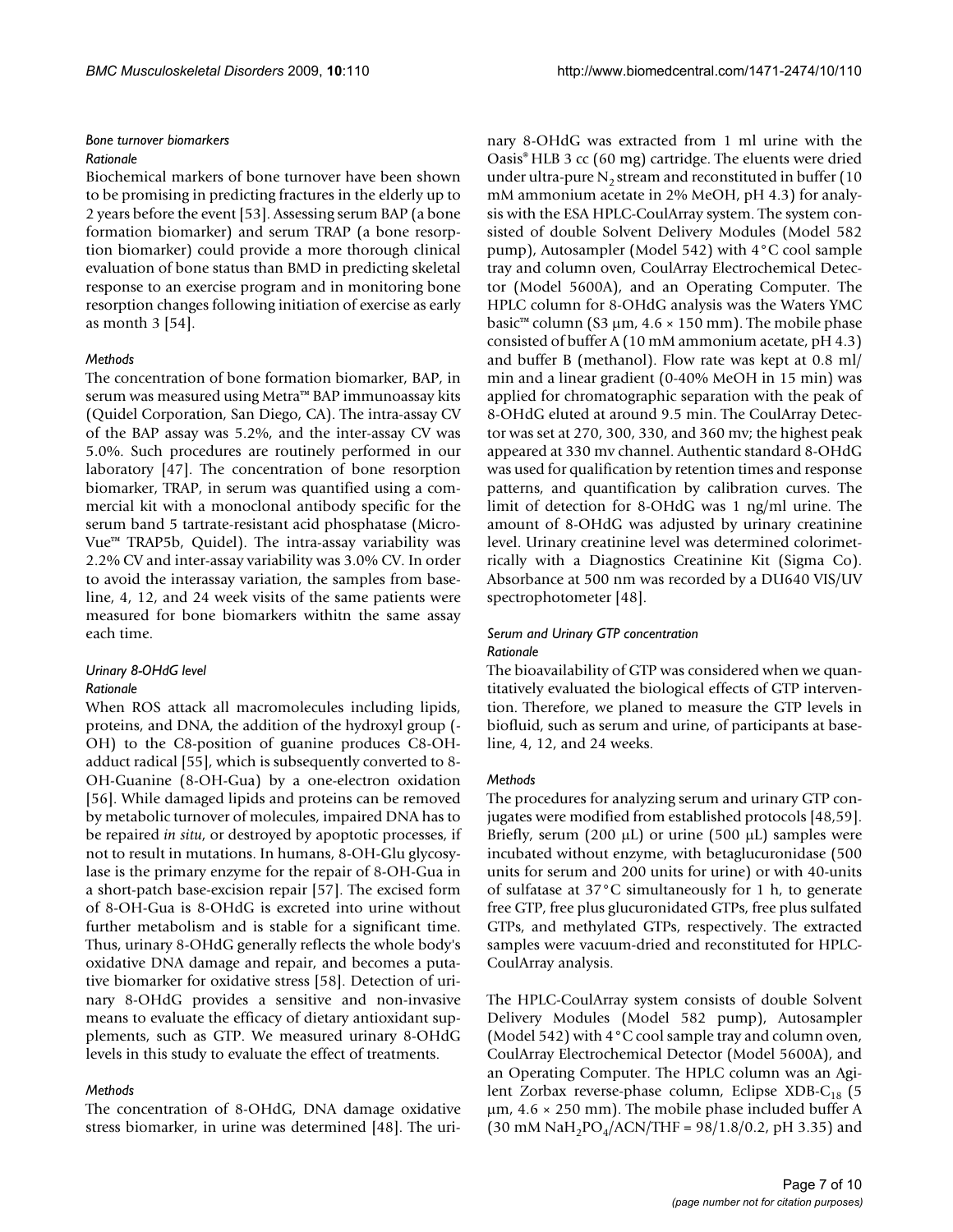buffer B (15 mM  $NaH<sub>2</sub>PO<sub>4</sub>/ACN/THF = 30/63/7$ , pH 3.45). Flow rate was set at 1 ml/min and the gradient started from 4% buffer B, to 24% B at 24 min, to 95% B at 35 min, kept at 95% until 42 min, dropped to 4% at 50 min, and maintained at 4% until 59 min. Authentic standards were prepared with ascorbic acid.

Calibration curves for individual GTP components were generated separately, and EGC, EC, EGCG and ECG were eluted at around 14, 21, 24 and 29 min, respectively. The electrochemical detector was set at -90, -10, 70 and 150 mV potentials, with the main peaks appearing at -10 mV (EGC), 70 mV (EC, EGCG) and 150 mV (ECG). Quality assurance and quality control procedures were taken during analyses, including analysis of authentic standards for every set of five samples and simultaneous analysis of spiked urine sample daily. The limits of detection were 0.5 ng/mL urine for EC, EGC, and methylated-EGC; and 0.5 ng/mL plasma for EGCG, ECG, and dimethylated-EGCG, respectively. The levels of glucuronidated or sulfated GTP or methylated GTP were calculated by subtraction of free GTP levels from corresponding digestions. The four forms of GTP were pooled as a total for calculation of conjugation percentiles.

# *Statistical Analysis*

Due to the longitudinal design of the proposed study, a model of repeated measurements with random effect error terms was used. Statistical software SAS was employed to conduct the analyses, controlling for the within subject correlation. First, the measurements were compared across the 4 groups at the baseline. In addition, participant characteristics were compared to detect whether participants in these four groups were different in certain characteristics. Second, the changes in the measurements from baseline to the follow-ups were calculated for each group. We then tested whether these changes were statistically significant. Time-dependent trends, if any, were identified. For between-group differences, a two-way ANCOVA (TC and GTP) was conducted and controlled for within-subject correlation. To control for the effect of age, body mass index, BMD, and other covariates (i.e., years after menopause, prior meditation and mindbody exercise exposure, habit of green tea consumption, etc), a multivariate ANCOVA was also performed. Third, the characteristics of participants who dropped out were compared with those of the participants who stayed for the entire study period, in order to detect potential biases.

# **Discussion**

We have presented the rationale, design, and methodology of a placebo-controlled randomized trial, with quantitative studies, to investigate a new complementary and alternative medicine strategy featuring a dietary supplement and a mind-body exercise for alleviating bone loss in postmenopausal women with low bone mass. The results of this research will be presented as soon as they are available.

# **Competing interests**

The authors declare that they have no competing interests.

# **Authors' contributions**

CLS obtained funding for the study. CLS, MCC, JKY, CKF, KTX, BCP, and JSW designed this trial. CLS wrote the first draft of the manuscript and the rest of coauthors participated in the revision of subsequent dra. All authors approved the final version of the manuscript. None of the authors declared any conflicts of financial interest.

# **Acknowledgements**

This study was supported by R21AT003735 from the National Center for Complementary and Alternative Medicine (NCCAM) of the National Institutes of Health. The contents of this manuscript are solely the responsibility of the authors and do not necessarily represent the official views of the NCCAM or the National Insititues of Heatlh. We would like to thank Dr. Jay Magaziner (Univeristy of Maryland, MD) and Dr. Bahram H. Arjmandi (Floride State University, FL) for their advice.

#### **References**

- <span id="page-7-0"></span>1. NIH Consensus Development Panel on Osteoporosis Prevention, Diagnosis, and Therapy: **[Osteoporosis prevention, diagnosis,](http://www.ncbi.nlm.nih.gov/entrez/query.fcgi?cmd=Retrieve&db=PubMed&dopt=Abstract&list_uids=11176917) [and therapy.](http://www.ncbi.nlm.nih.gov/entrez/query.fcgi?cmd=Retrieve&db=PubMed&dopt=Abstract&list_uids=11176917)** *JAMA* 2001, **285(6):**785-795.
- <span id="page-7-1"></span>2. Looker AC, Johnston CC Jr, Wahner HW, Dunn WL, Calvo MS, Harris TB, Heyse SP, Lindsay RL: **[Prevalence of low femoral bone](http://www.ncbi.nlm.nih.gov/entrez/query.fcgi?cmd=Retrieve&db=PubMed&dopt=Abstract&list_uids=7639115) [density in older U.S. women from NHANES III.](http://www.ncbi.nlm.nih.gov/entrez/query.fcgi?cmd=Retrieve&db=PubMed&dopt=Abstract&list_uids=7639115)** *J Bone Miner Res* 1995, **10:**796-802.
- <span id="page-7-2"></span>3. Nohl H: **[Involvement of free radicals in ageing: a consequence](http://www.ncbi.nlm.nih.gov/entrez/query.fcgi?cmd=Retrieve&db=PubMed&dopt=Abstract&list_uids=8221030) [or cause of senescence.](http://www.ncbi.nlm.nih.gov/entrez/query.fcgi?cmd=Retrieve&db=PubMed&dopt=Abstract&list_uids=8221030)** *Br Med Bull* 1993, **49(3):**653-667.
- <span id="page-7-3"></span>4. Basu S, Michaëlsson K, Olofsson H, Johansson S, Melhus H: **[Associa](http://www.ncbi.nlm.nih.gov/entrez/query.fcgi?cmd=Retrieve&db=PubMed&dopt=Abstract&list_uids=11594785)[tion between oxidative stress and bone mineral density.](http://www.ncbi.nlm.nih.gov/entrez/query.fcgi?cmd=Retrieve&db=PubMed&dopt=Abstract&list_uids=11594785)** *Biochem Biophys Res Commun* 2001, **288:**275-279.
- 5. Isomura H, Fujie K, Shibata K, Inoue N, Iizuka T, Takebe G, Takahashi K, Nishihira J, Izumi H, Sakamoto W: **Bone metabolism and oxidative stress in postmenopausal rats with iron overload.** *Toxicology* 2004, **197(2):**92-99.
- <span id="page-7-4"></span>6. Bai X-C, Lu D, Bai J, Zheng H, Ke Z, Li X, Luo S: **Oxidative stress inhibits osteoblastic differentiation of bone cells by ERK and NF-**κ**[B.](http://www.ncbi.nlm.nih.gov/entrez/query.fcgi?cmd=Retrieve&db=PubMed&dopt=Abstract&list_uids=14715266)** *Biochem Biophys Res Commun* 2004, **314(1):**197-207.
- <span id="page-7-5"></span>7. Behl C: **Estrogen can protect neurons: modes of action.** *J Steroids Biochem Mol Biol* 2003, **83:**195-197.
- <span id="page-7-6"></span>8. Manolagas SC, Jilka RL: **Bone marrow, cytokines, and bone remodeling. Emerging insights into the pathophysiology of osteoporosis.** *N Engl J Med* 1995, **322:**305-311.
- <span id="page-7-7"></span>9. Yang S, Madyastha P, Bingel S, Ries W, Key L: **[A new superoxide](http://www.ncbi.nlm.nih.gov/entrez/query.fcgi?cmd=Retrieve&db=PubMed&dopt=Abstract&list_uids=11098048)[generating oxidase in murine osteoclasts.](http://www.ncbi.nlm.nih.gov/entrez/query.fcgi?cmd=Retrieve&db=PubMed&dopt=Abstract&list_uids=11098048)** *J Biol Chem* 2001, **276:**5452-5458.
- <span id="page-7-8"></span>10. Sontakke AN, Tare RS: **[A duality in the roles of reactive oxygen](http://www.ncbi.nlm.nih.gov/entrez/query.fcgi?cmd=Retrieve&db=PubMed&dopt=Abstract&list_uids=11880125) [species with respect to bone metabolism.](http://www.ncbi.nlm.nih.gov/entrez/query.fcgi?cmd=Retrieve&db=PubMed&dopt=Abstract&list_uids=11880125)** *Clin Chim Acta* 2002, **318(1-2):**145-148.
- <span id="page-7-9"></span>11. Garrett JR, Boyce BF, Oreffo ROC, Bonewald L, Poser J, Mundy GR: **[Oxygen-derived free radicals stimulate osteoclastic bone](http://www.ncbi.nlm.nih.gov/entrez/query.fcgi?cmd=Retrieve&db=PubMed&dopt=Abstract&list_uids=2312718) [resorption in rodent bone in vitro and in vivo.](http://www.ncbi.nlm.nih.gov/entrez/query.fcgi?cmd=Retrieve&db=PubMed&dopt=Abstract&list_uids=2312718)** *J Clin Invest* 1990, **85:**632-639.
- <span id="page-7-10"></span>12. Dreher I, Schuetze N, Baur A, Hesse K, Schneider D, Koehrle J, Jakob F: **[Selenoproteins are expressed in fetal human osteoblast](http://www.ncbi.nlm.nih.gov/entrez/query.fcgi?cmd=Retrieve&db=PubMed&dopt=Abstract&list_uids=9535791)[like cells.](http://www.ncbi.nlm.nih.gov/entrez/query.fcgi?cmd=Retrieve&db=PubMed&dopt=Abstract&list_uids=9535791)** *Biochem Biophys Res Commun* 1998, **245:**101-107.
- <span id="page-7-11"></span>13. Fuller K, Lean JM, Bayley KE, Wani MR, Chambers TJ: **A role for TGF-**β **[in osteoclast differentiation and survival.](http://www.ncbi.nlm.nih.gov/entrez/query.fcgi?cmd=Retrieve&db=PubMed&dopt=Abstract&list_uids=10852823)** *J Cell Sci* 2000, **113:**2445-2453.
- <span id="page-7-12"></span>14. Mody N, Parhami F, Saraflan TA, Demer LL: **[Oxidative stress mod](http://www.ncbi.nlm.nih.gov/entrez/query.fcgi?cmd=Retrieve&db=PubMed&dopt=Abstract&list_uids=11498284)[ulates osteoblastic differentiation of vascular and bone cells.](http://www.ncbi.nlm.nih.gov/entrez/query.fcgi?cmd=Retrieve&db=PubMed&dopt=Abstract&list_uids=11498284)** *Free Radic Biol Med* 2001, **31:**509-519.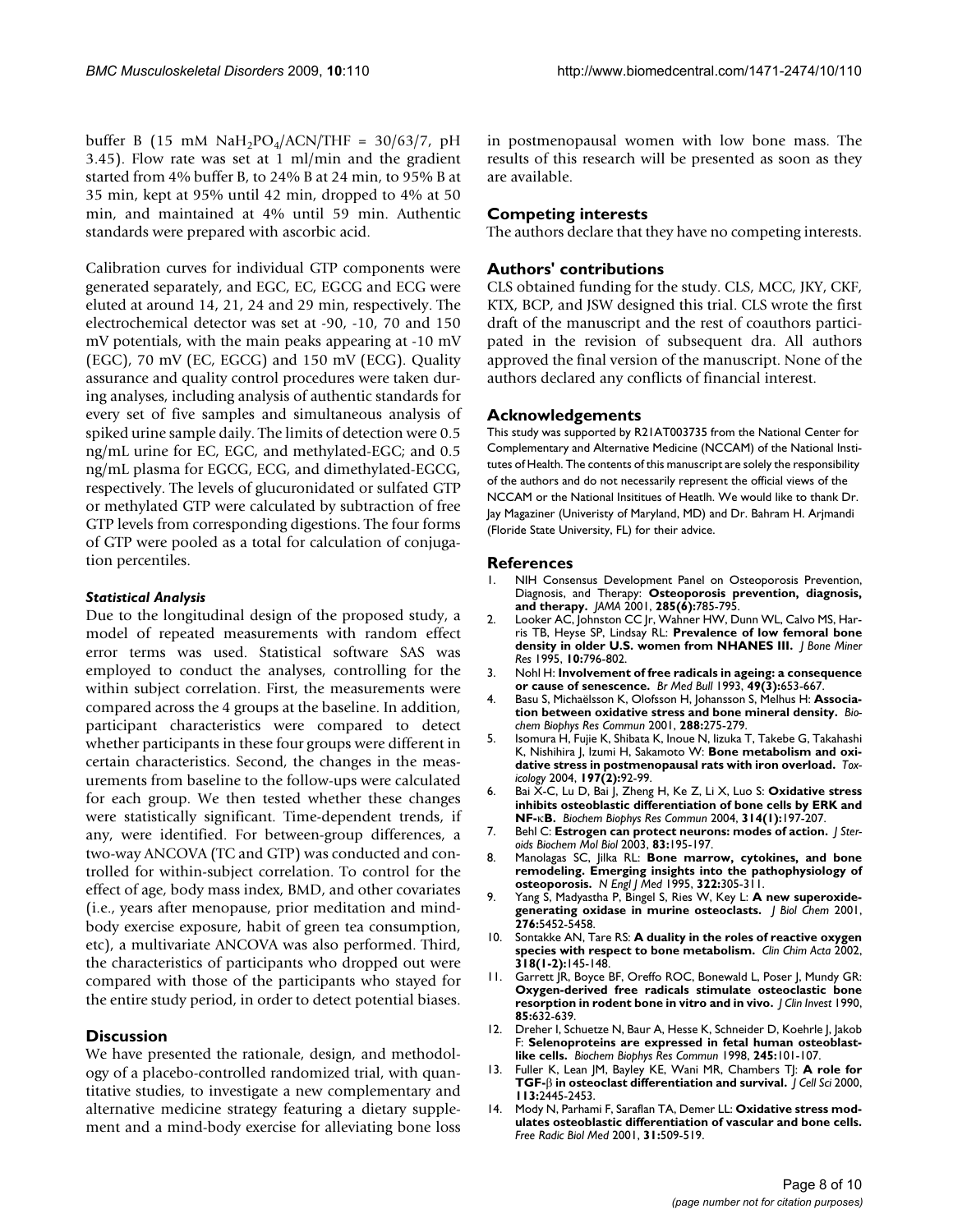- <span id="page-8-0"></span>15. Shen CL, Yeh JK, Cao JJ, Wang J-S: **[Green tea nad bone metabo](http://www.ncbi.nlm.nih.gov/entrez/query.fcgi?cmd=Retrieve&db=PubMed&dopt=Abstract&list_uids=19700031)[lism.](http://www.ncbi.nlm.nih.gov/entrez/query.fcgi?cmd=Retrieve&db=PubMed&dopt=Abstract&list_uids=19700031)** *Nutr Res* **29(7):**437-456.
- <span id="page-8-1"></span>16. Hegarty VM, May HM, Khaw KT: [Tea drinking and bone mineral](http://www.ncbi.nlm.nih.gov/entrez/query.fcgi?cmd=Retrieve&db=PubMed&dopt=Abstract&list_uids=10731510) **[density in older women.](http://www.ncbi.nlm.nih.gov/entrez/query.fcgi?cmd=Retrieve&db=PubMed&dopt=Abstract&list_uids=10731510)** *Am J Clin Nutr* 2000, **71:**1003-1007.
- 17. Hoover PA, Webber CE, Beaumont LF, Blake JM: **[Postmenopausal](http://www.ncbi.nlm.nih.gov/entrez/query.fcgi?cmd=Retrieve&db=PubMed&dopt=Abstract&list_uids=8960380) [bone mineral density: relationship to calcium intake, cal](http://www.ncbi.nlm.nih.gov/entrez/query.fcgi?cmd=Retrieve&db=PubMed&dopt=Abstract&list_uids=8960380)cium absorption, residual estrogen, body composition, and [physical activity.](http://www.ncbi.nlm.nih.gov/entrez/query.fcgi?cmd=Retrieve&db=PubMed&dopt=Abstract&list_uids=8960380)** *Can J Physiol Pharmacol* 1996, **74:**911-917.
- 18. Chen X, Pettinger MB, Ritenbaugh C, LaCroix AZ, Robbins J, Caan BJ, Barad DH, Hakim IA: **[Habitual Tea Consumption and Risk of](http://www.ncbi.nlm.nih.gov/entrez/query.fcgi?cmd=Retrieve&db=PubMed&dopt=Abstract&list_uids=14561667) [Osteoporosis: A Prospective Study in the Women's Health](http://www.ncbi.nlm.nih.gov/entrez/query.fcgi?cmd=Retrieve&db=PubMed&dopt=Abstract&list_uids=14561667) Initiative Observational Cohort.** Am | Epidemiol 2003, **[Initiative Observational Cohort.](http://www.ncbi.nlm.nih.gov/entrez/query.fcgi?cmd=Retrieve&db=PubMed&dopt=Abstract&list_uids=14561667) 158:**772-781.
- 19. Devine A, Hodgson JM, Dick IM, Prince RL: **[Tea drinking is associ](http://www.ncbi.nlm.nih.gov/entrez/query.fcgi?cmd=Retrieve&db=PubMed&dopt=Abstract&list_uids=17921409)[ated with benefits on bone density in older women.](http://www.ncbi.nlm.nih.gov/entrez/query.fcgi?cmd=Retrieve&db=PubMed&dopt=Abstract&list_uids=17921409)** *Am J Clin Nutr* 2007, **86(4):**1243-1247.
- 20. Vestergaard P, Hermann AP, Gram J, Jensen LB, Eiken P, Abrahamsen B, Brot C, Kolthoff N, Sørensen OH, Beck Nielsen H, Pors Nielsen S, Charles P, Mosekilde L: **[Evaluation of methods for prediction of](http://www.ncbi.nlm.nih.gov/entrez/query.fcgi?cmd=Retrieve&db=PubMed&dopt=Abstract&list_uids=11731182) [bone mineral density by clinical and biochemical variables in](http://www.ncbi.nlm.nih.gov/entrez/query.fcgi?cmd=Retrieve&db=PubMed&dopt=Abstract&list_uids=11731182) [perimenopausal women.](http://www.ncbi.nlm.nih.gov/entrez/query.fcgi?cmd=Retrieve&db=PubMed&dopt=Abstract&list_uids=11731182)** *Maturitas* 2001, **40(3):**211-220.
- <span id="page-8-2"></span>21. Wu CH, Yang YC, Yao WJ, Lu FH, Wu JS, Chang CJ: **[Epidemiolog](http://www.ncbi.nlm.nih.gov/entrez/query.fcgi?cmd=Retrieve&db=PubMed&dopt=Abstract&list_uids=11996609)[ical evidence of increased bone mineral density in habitual](http://www.ncbi.nlm.nih.gov/entrez/query.fcgi?cmd=Retrieve&db=PubMed&dopt=Abstract&list_uids=11996609) [tea drinkers.](http://www.ncbi.nlm.nih.gov/entrez/query.fcgi?cmd=Retrieve&db=PubMed&dopt=Abstract&list_uids=11996609)** *Arch Intern Med* 2002, **162:**1001-1006.
- <span id="page-8-3"></span>22. Johnell O, Gullberg B, Kanis JA, Allander E, Elffors L, Dequeker J, Dilsen G, Gennari C, Lopes Vaz A, Lyritis G, *et al.*: **[Risk factors for](http://www.ncbi.nlm.nih.gov/entrez/query.fcgi?cmd=Retrieve&db=PubMed&dopt=Abstract&list_uids=8592959) [hip fracture in European women: the MEDOS Study. Medi](http://www.ncbi.nlm.nih.gov/entrez/query.fcgi?cmd=Retrieve&db=PubMed&dopt=Abstract&list_uids=8592959)[terranean Osteoporosis Study.](http://www.ncbi.nlm.nih.gov/entrez/query.fcgi?cmd=Retrieve&db=PubMed&dopt=Abstract&list_uids=8592959)** *J Bone Miner Res* 1995, **10:**1802-1815.
- <span id="page-8-4"></span>23. Kanis JA, Johnell O, Oden A, Jonsson B, De Laet C, Dawson A: **[Risk](http://www.ncbi.nlm.nih.gov/entrez/query.fcgi?cmd=Retrieve&db=PubMed&dopt=Abstract&list_uids=11062343) [of hip fracture according to the world health organization](http://www.ncbi.nlm.nih.gov/entrez/query.fcgi?cmd=Retrieve&db=PubMed&dopt=Abstract&list_uids=11062343) [criteria for osteopenia and osteoporosis.](http://www.ncbi.nlm.nih.gov/entrez/query.fcgi?cmd=Retrieve&db=PubMed&dopt=Abstract&list_uids=11062343)** *Bone* 2000, **27:**585-590.
- <span id="page-8-5"></span>24. Schneider C, Segre T: **[Green tea: potential health benefits.](http://www.ncbi.nlm.nih.gov/entrez/query.fcgi?cmd=Retrieve&db=PubMed&dopt=Abstract&list_uids=19378876)** *Am Fam Physician* 2009, **79(7):**591-594.
- <span id="page-8-6"></span>25. Cabrera C, Artacho R, Giménez R: **[Beneficial effects of green tea-](http://www.ncbi.nlm.nih.gov/entrez/query.fcgi?cmd=Retrieve&db=PubMed&dopt=Abstract&list_uids=16582024) [-a review.](http://www.ncbi.nlm.nih.gov/entrez/query.fcgi?cmd=Retrieve&db=PubMed&dopt=Abstract&list_uids=16582024)** *J Am Coll Nutr* 2006, **25(2):**79-99.
- <span id="page-8-7"></span>26. Weisburger JH: **[Tea and health: the underlying mechanisms.](http://www.ncbi.nlm.nih.gov/entrez/query.fcgi?cmd=Retrieve&db=PubMed&dopt=Abstract&list_uids=10202402)** *Proc Soc Exp Biol Med* 1999, **220:**271-275.
- <span id="page-8-8"></span>27. Kuroda Y, Hara Y: **[Antimutagenic and anticarcinogenic activity](http://www.ncbi.nlm.nih.gov/entrez/query.fcgi?cmd=Retrieve&db=PubMed&dopt=Abstract&list_uids=9878691) [of tea polyphenols.](http://www.ncbi.nlm.nih.gov/entrez/query.fcgi?cmd=Retrieve&db=PubMed&dopt=Abstract&list_uids=9878691)** *Mutat Res* 1999, **436:**69-97.
- <span id="page-8-9"></span>28. Shen CL, Wang P, Guerrieri J, Yeh J, Wang J-S: **Protective effect of green tea polyphenols on bone loss in middle-aged female rats.** *Osteoporosis Int* 2008, **19(7):**979-990.
- <span id="page-8-10"></span>29. Shen CL, Yeh JK, Liu X-Q, Dunn DM, Stoecker BJ, Wang P, Tang Y, Wang J-S: **Effect of green tea polyphenols on chronic inflammation-induced bone loss in female rats [abstract].** *FASEB J* 2008, **22:**314.3.
- <span id="page-8-11"></span>30. Kelley GA: **[Exercise and regional bone mineral density in post](http://www.ncbi.nlm.nih.gov/entrez/query.fcgi?cmd=Retrieve&db=PubMed&dopt=Abstract&list_uids=9482383)[menopausal women: a meta-analytic review of randomized](http://www.ncbi.nlm.nih.gov/entrez/query.fcgi?cmd=Retrieve&db=PubMed&dopt=Abstract&list_uids=9482383) [trials.](http://www.ncbi.nlm.nih.gov/entrez/query.fcgi?cmd=Retrieve&db=PubMed&dopt=Abstract&list_uids=9482383)** *Am J Phys Med Rehabil* 1998, **77:**76-87.
- 31. Bonaiuti D, Shea B, Iovine R, Negrini S, Robinson V, Kemper HC, Wells G, Tugwell P, Cranney A: **[Exercise for preventing and](http://www.ncbi.nlm.nih.gov/entrez/query.fcgi?cmd=Retrieve&db=PubMed&dopt=Abstract&list_uids=12137611) [treating osteoporosis in postmenopausal women.](http://www.ncbi.nlm.nih.gov/entrez/query.fcgi?cmd=Retrieve&db=PubMed&dopt=Abstract&list_uids=12137611)** *Cochrane Database Syst Rev* 2002, **3:**CD000333.
- <span id="page-8-12"></span>32. Qin L, Au S, Choy W, Leung P, Neff M, Lee K, Lau M, Woo J, Chan K: **[Regular Tai Chi Chuan exercise may retard bone loss in](http://www.ncbi.nlm.nih.gov/entrez/query.fcgi?cmd=Retrieve&db=PubMed&dopt=Abstract&list_uids=12370867) [postmenopausal women: a case-control study.](http://www.ncbi.nlm.nih.gov/entrez/query.fcgi?cmd=Retrieve&db=PubMed&dopt=Abstract&list_uids=12370867)** *Arch Phys Med Rehabil* 2002, **83(10):**1355-1359.
- 33. Wang C, Collet JP, Lau J: **[The effect of Tai Chi on health out](http://www.ncbi.nlm.nih.gov/entrez/query.fcgi?cmd=Retrieve&db=PubMed&dopt=Abstract&list_uids=15006825)[comes in patients with chronic conditions.](http://www.ncbi.nlm.nih.gov/entrez/query.fcgi?cmd=Retrieve&db=PubMed&dopt=Abstract&list_uids=15006825)** *Arch Intern Med* 2004, **164:**493-501.
- <span id="page-8-14"></span>Qin L, Choy W, Leung K, Leung PC, Au S, Hung W, Dambacher M, Chan K: **[Beneficial effects of regular Tai Chi exercise on mus](http://www.ncbi.nlm.nih.gov/entrez/query.fcgi?cmd=Retrieve&db=PubMed&dopt=Abstract&list_uids=15750699)[culoskeletal system.](http://www.ncbi.nlm.nih.gov/entrez/query.fcgi?cmd=Retrieve&db=PubMed&dopt=Abstract&list_uids=15750699)** *J Bone Miner Metab* 2005, **23(2):**186-190.
- <span id="page-8-13"></span>35. Chan K, Qin L, Lau M, Woo J, Au S, Choy W, Lee K, Lee S: **[A rand](http://www.ncbi.nlm.nih.gov/entrez/query.fcgi?cmd=Retrieve&db=PubMed&dopt=Abstract&list_uids=15129394)[omized, prospective study of the effects of Tai Chi Chuan](http://www.ncbi.nlm.nih.gov/entrez/query.fcgi?cmd=Retrieve&db=PubMed&dopt=Abstract&list_uids=15129394) exercise on bone mineral density in postmenopausal [women.](http://www.ncbi.nlm.nih.gov/entrez/query.fcgi?cmd=Retrieve&db=PubMed&dopt=Abstract&list_uids=15129394)** *Arch Phys Med Rehabil* 2004, **85:**717-722.
- <span id="page-8-15"></span>36. Finud J, Lac G, Filaire E: **[Oxidative stress-relationship with exer](http://www.ncbi.nlm.nih.gov/entrez/query.fcgi?cmd=Retrieve&db=PubMed&dopt=Abstract&list_uids=16573358)[cise and training.](http://www.ncbi.nlm.nih.gov/entrez/query.fcgi?cmd=Retrieve&db=PubMed&dopt=Abstract&list_uids=16573358)** *Sports Med* 2006, **36(4):**327-358.
- <span id="page-8-16"></span>37. Goto C, Higashi Y, Kimura M, Noma K, Hara K, Nakagawa K, Kawamura M, Chayama K, Yoshizumi M, Nara I: **[Effect of different](http://www.ncbi.nlm.nih.gov/entrez/query.fcgi?cmd=Retrieve&db=PubMed&dopt=Abstract&list_uids=12874192) [intensities of exercise on endothelium-dependent vasodila](http://www.ncbi.nlm.nih.gov/entrez/query.fcgi?cmd=Retrieve&db=PubMed&dopt=Abstract&list_uids=12874192)tion in humans: role of endothelium-dependent nitric oxide [and oxidative stress.](http://www.ncbi.nlm.nih.gov/entrez/query.fcgi?cmd=Retrieve&db=PubMed&dopt=Abstract&list_uids=12874192)** *Circulation* 2003, **108(5):**530-535.
- <span id="page-8-17"></span>38. Lan C, Chen SY, Lai JS: **[Relative exercise intensity of Tai Chi](http://www.ncbi.nlm.nih.gov/entrez/query.fcgi?cmd=Retrieve&db=PubMed&dopt=Abstract&list_uids=15154294) [Chuan is similar in different ages and gender.](http://www.ncbi.nlm.nih.gov/entrez/query.fcgi?cmd=Retrieve&db=PubMed&dopt=Abstract&list_uids=15154294)** *Am J Chin Med* 2004, **32(1):**151-160.
- <span id="page-8-18"></span>39. Lan C, Chen SY, Lai JS, Wong MK: **[Heart rate responses and oxy](http://www.ncbi.nlm.nih.gov/entrez/query.fcgi?cmd=Retrieve&db=PubMed&dopt=Abstract&list_uids=11789583)[gen consumption during Tai Chi Chuan practice.](http://www.ncbi.nlm.nih.gov/entrez/query.fcgi?cmd=Retrieve&db=PubMed&dopt=Abstract&list_uids=11789583)** *Am J Chin Med* 2001, **29(3-4):**403-410.
- <span id="page-8-19"></span>40. Chu : **[Tai Chi, Qi Gong and Reiki.](http://www.ncbi.nlm.nih.gov/entrez/query.fcgi?cmd=Retrieve&db=PubMed&dopt=Abstract&list_uids=15458751)** *Phys Med Rehabil Clin N Am* 2004, **15(4):**773-781. vi. Review
- <span id="page-8-20"></span>41. Luskin F: **Transformative practices for integrating mind-bodyspirit.** *J Altern Complement Med* 2004, **1:**S15-S23.
- <span id="page-8-21"></span>42. Bhattacharya S, Pandey US, Verma NS: **[Improvement in oxidative](http://www.ncbi.nlm.nih.gov/entrez/query.fcgi?cmd=Retrieve&db=PubMed&dopt=Abstract&list_uids=12613400) [status with yogic breathing in young healthy males.](http://www.ncbi.nlm.nih.gov/entrez/query.fcgi?cmd=Retrieve&db=PubMed&dopt=Abstract&list_uids=12613400)** *Indian J Physiol Pharmacol* 2002, **46(3):**349-354.
- <span id="page-8-22"></span>43. Hopewell S, Clarke M, Moher D, Wager E, Middleton P, Altman DG, Schulz KF: **[CONSORT Group: CONSORT for Reporting Ran](http://www.ncbi.nlm.nih.gov/entrez/query.fcgi?cmd=Retrieve&db=PubMed&dopt=Abstract&list_uids=18215107)[domized Controlled Trials in Journal and Conference](http://www.ncbi.nlm.nih.gov/entrez/query.fcgi?cmd=Retrieve&db=PubMed&dopt=Abstract&list_uids=18215107) [Abstracts: Explanation and Elaboration.](http://www.ncbi.nlm.nih.gov/entrez/query.fcgi?cmd=Retrieve&db=PubMed&dopt=Abstract&list_uids=18215107)** *PLoS Medicine* 2008, **5:**e20.
- <span id="page-8-23"></span>44. World Health Organization: **[Assessment of fracture risk and](http://www.ncbi.nlm.nih.gov/entrez/query.fcgi?cmd=Retrieve&db=PubMed&dopt=Abstract&list_uids=7941614) [application to screening for postmenopausal osteoporosis.](http://www.ncbi.nlm.nih.gov/entrez/query.fcgi?cmd=Retrieve&db=PubMed&dopt=Abstract&list_uids=7941614) [Geneva, Switzerland: World Health Organization.](http://www.ncbi.nlm.nih.gov/entrez/query.fcgi?cmd=Retrieve&db=PubMed&dopt=Abstract&list_uids=7941614)** *WHO Technical Report Series* 1994, **843:**.
- <span id="page-8-24"></span>45. Nowalk MP, Prendergast JM, Bayles CM, D'Amico FJ, Colvin GC: **[A](http://www.ncbi.nlm.nih.gov/entrez/query.fcgi?cmd=Retrieve&db=PubMed&dopt=Abstract&list_uids=11527475) [randomized trial of exercise programs among older individ](http://www.ncbi.nlm.nih.gov/entrez/query.fcgi?cmd=Retrieve&db=PubMed&dopt=Abstract&list_uids=11527475)uals living in two long-term care facilities: the FallsFree pro[gram.](http://www.ncbi.nlm.nih.gov/entrez/query.fcgi?cmd=Retrieve&db=PubMed&dopt=Abstract&list_uids=11527475)** *J Am Geriatr Soc* 2001, **49:**859-865.
- <span id="page-8-25"></span>46. Yesavage JA, Brink TL, Rose TL, Lum O, Huang V, Adey M, Leirer VO: **[Development and validation of a geriatric depression screen](http://www.ncbi.nlm.nih.gov/entrez/query.fcgi?cmd=Retrieve&db=PubMed&dopt=Abstract&list_uids=7183759)[ing scale: a preliminary report.](http://www.ncbi.nlm.nih.gov/entrez/query.fcgi?cmd=Retrieve&db=PubMed&dopt=Abstract&list_uids=7183759)** *J Psychiatr Res* 1982, **17:**37-49.
- <span id="page-8-26"></span>47. Shen CL, Williams JS, Chyu MC, Paige RL, Stephens AL, Chauncey KB, Prabhu FR, Ferris LT, Yeh JK: **Comparison of the effects of Tai Chi and resistance training on bone metabolism in the elderly: a feasibility study.** *Am J Clin Med* 2007, **35(3):**369-381.
- <span id="page-8-27"></span>48. Luo H, Tang L, Tang M, Billam M, Huang T, Yu J, Wei Z, Liang Y, Wang K, Zhang ZQ, Zhang L, Wang JS: **[Phase IIa chemoprevention trial](http://www.ncbi.nlm.nih.gov/entrez/query.fcgi?cmd=Retrieve&db=PubMed&dopt=Abstract&list_uids=15930028) [of green tea polyphenols in high-risk individuals of liver can](http://www.ncbi.nlm.nih.gov/entrez/query.fcgi?cmd=Retrieve&db=PubMed&dopt=Abstract&list_uids=15930028)cer: modulation of urinary excretion of green tea polyphe[nols and 8-hydroxydeoxyguanosine.](http://www.ncbi.nlm.nih.gov/entrez/query.fcgi?cmd=Retrieve&db=PubMed&dopt=Abstract&list_uids=15930028)** *Carcinogenesis* 2006, **27(2):**262-268.
- <span id="page-8-28"></span>49. Kanders B, Dempster DW, Lindsay R: **[Interaction of calcium](http://www.ncbi.nlm.nih.gov/entrez/query.fcgi?cmd=Retrieve&db=PubMed&dopt=Abstract&list_uids=3213609) [nutrition and physical activity on bone mass in young](http://www.ncbi.nlm.nih.gov/entrez/query.fcgi?cmd=Retrieve&db=PubMed&dopt=Abstract&list_uids=3213609) [women.](http://www.ncbi.nlm.nih.gov/entrez/query.fcgi?cmd=Retrieve&db=PubMed&dopt=Abstract&list_uids=3213609)** *J Bone Miner Res* 1988, **3(2):**145-149.
- <span id="page-8-29"></span>50. Kemmler W, Lauber D, Weineck J, Hensen J, Kalender W, Engelke K: **Benefits of 2 years of intense exercise on bone density, phys[ical fitness, and blood lipids in early postmenopausal osteo](http://www.ncbi.nlm.nih.gov/entrez/query.fcgi?cmd=Retrieve&db=PubMed&dopt=Abstract&list_uids=15159265)penic women: results of the Erlangen Fitness Osteoporosis [Prevention Study \(EFOPS\).](http://www.ncbi.nlm.nih.gov/entrez/query.fcgi?cmd=Retrieve&db=PubMed&dopt=Abstract&list_uids=15159265) 164(10):**1084-1091.
- <span id="page-8-30"></span>51. Flemiing KH, Heimbach JT: **[Consumption of calcium in the U.S.:](http://www.ncbi.nlm.nih.gov/entrez/query.fcgi?cmd=Retrieve&db=PubMed&dopt=Abstract&list_uids=8064396)**  $food$  sources and intake levels. **Suppl):**1426S-1430S.
- <span id="page-8-31"></span>52. Fulgoni V 3rd, Nicholls J, Reed A, Buckley R, Kafer K, Huth P, DiRienzo D, Miller GD: **[Dairy consumption and related nutrient](http://www.ncbi.nlm.nih.gov/entrez/query.fcgi?cmd=Retrieve&db=PubMed&dopt=Abstract&list_uids=17258962) [intake in African-American adults and children in the United](http://www.ncbi.nlm.nih.gov/entrez/query.fcgi?cmd=Retrieve&db=PubMed&dopt=Abstract&list_uids=17258962) States: continuing survey of food intakes by individuals 1994- 1996, 1998, and the National Health And Nutrition Examina[tion Survey 1999-2000.](http://www.ncbi.nlm.nih.gov/entrez/query.fcgi?cmd=Retrieve&db=PubMed&dopt=Abstract&list_uids=17258962)** *J Am Diet Assoc* 2007, **107(2):**256-264.
- <span id="page-8-32"></span>Lofman O, Magnusson P, Toss G, Larsson L: **[Common biochemi](http://www.ncbi.nlm.nih.gov/entrez/query.fcgi?cmd=Retrieve&db=PubMed&dopt=Abstract&list_uids=15936304)[cal markers of bone turnover predict future bone loss: a 5](http://www.ncbi.nlm.nih.gov/entrez/query.fcgi?cmd=Retrieve&db=PubMed&dopt=Abstract&list_uids=15936304) [year follow-up study.](http://www.ncbi.nlm.nih.gov/entrez/query.fcgi?cmd=Retrieve&db=PubMed&dopt=Abstract&list_uids=15936304)** *Clin Chim Acta* 2005, **356(1-2):**67-75.
- <span id="page-8-33"></span>54. Yamazaki S, Ichimura S, Iwamoto J, Takeda T, Toyama Y: **[Effect of](http://www.ncbi.nlm.nih.gov/entrez/query.fcgi?cmd=Retrieve&db=PubMed&dopt=Abstract&list_uids=15316873) [walking exercise on bone metabolism in postmenopausal](http://www.ncbi.nlm.nih.gov/entrez/query.fcgi?cmd=Retrieve&db=PubMed&dopt=Abstract&list_uids=15316873) [women with osteopenia/osteoporosis.](http://www.ncbi.nlm.nih.gov/entrez/query.fcgi?cmd=Retrieve&db=PubMed&dopt=Abstract&list_uids=15316873)** *J Bone Miner Metab* 2004, **22:**500-508.
- <span id="page-8-34"></span>55. Steenken S: **Purine bases, nucleosides, and nucleotides: aqueous solution redox chemistry and transformation reactions of their radical cations and e-and OH adduct.** *Chem Rev* 1989, **89:**503-520.
- <span id="page-8-35"></span>56. Kasai H, Yamaizumi Z, Yamamoto F, Bessho T, Nishimura S, Berger M, Cadet J: **[Photosenitized formation of 8-hydroxyguanine](http://www.ncbi.nlm.nih.gov/entrez/query.fcgi?cmd=Retrieve&db=PubMed&dopt=Abstract&list_uids=1289810) [\(7,8-dihydro-8-oxoguanine\) in DNA by riboflavin.](http://www.ncbi.nlm.nih.gov/entrez/query.fcgi?cmd=Retrieve&db=PubMed&dopt=Abstract&list_uids=1289810)** *Nucleic Acids Symp Ser* 1992, **27:**181-182.
- <span id="page-8-36"></span>57. Evans MD, Dizdaroglu M, Cooke MS: **[Oxidative DNA damage](http://www.ncbi.nlm.nih.gov/entrez/query.fcgi?cmd=Retrieve&db=PubMed&dopt=Abstract&list_uids=15341901) [and disease: induction, repair and significance.](http://www.ncbi.nlm.nih.gov/entrez/query.fcgi?cmd=Retrieve&db=PubMed&dopt=Abstract&list_uids=15341901)** *Mutat Res* 2004, **567:**1-61. Review